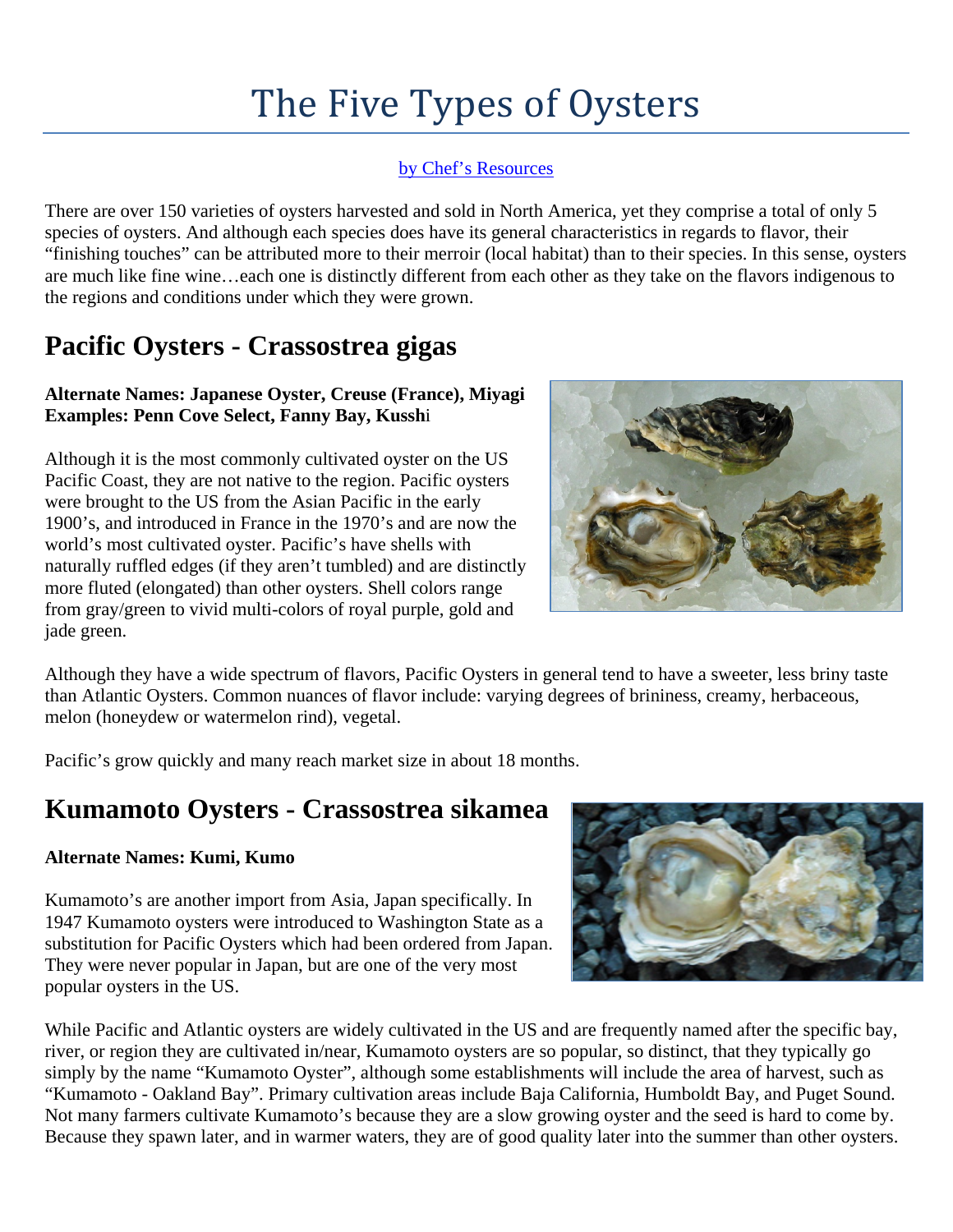Kumo's are a small oyster (only the Olympia oyster is smaller), having deep bowl-like cups with nicely sculpted and fluted shells. They have a creamy or buttery texture with a sweet, mild, almost nutty flavor and a melon-like finish. Because of their mild, unintimidating flavor and small size they are the perfect oyster for beginners, yet still enjoyed by connoisseurs as well.

### **Atlantic Oysters - Crassostrea virginica**

#### **Alternate Names: Eastern Oyster, Virginica Examples: Blue Point, Malpeque, Wellfleet**

Atlantic Oysters are the "great American oyster" and are naturally found along the North American Atlantic Coast from Canada southward to the Gulf of Mexico. Along with the Olympia Oyster, they are the only indigenous oyster found in North America.

Atlantic oysters are distinctly different than Pacific oysters in that they tend to be larger, have a tear drop or paisley shape, smooth shells and uniform colors of brown, cream and forest green. Virginica's are also more affected by water temperature than



Pacific's are. In the relatively warm waters of Virginia a farmer can bring a Virginica to market size in about 18 months (just like a Pacific). But in the frigid Nova Scotia waters it can take up to 4 years for a Virginica to reach market size.

East Coast Oysters tend to be brinier than other oysters, with a crisp texture, clean flavor, a mineral accent and a savory finish. Northern Virginica's tend to have a more intense brininess.

### **European Flat Oysters - Ostrea edulis**

#### **Alternate Names: Belon Examples: Maine "Belon"**

Although many European Flats are frequently called Belons, they technically can only be called Belons if they are from the Brittany region of France near the Belon River. Thus, while all Belons are European Flats, not all European Flats are Belons.

European Flats have smooth, round (saucer-like), flat shells with a shallow cup and seaweed-green color. You need to be a true oyster lover to enjoy them as they have the boldest of flavors in the oyster kingdom. They have a meaty, almost crunchy texture, with an intense mineral bite up front, a potent seaweed flavor, and a longlasting gamey finish.



Due to the potency of flavor, and the amount of over-harvesting of this species, it can be rather difficult to find. There are not many farmers cultivating it.